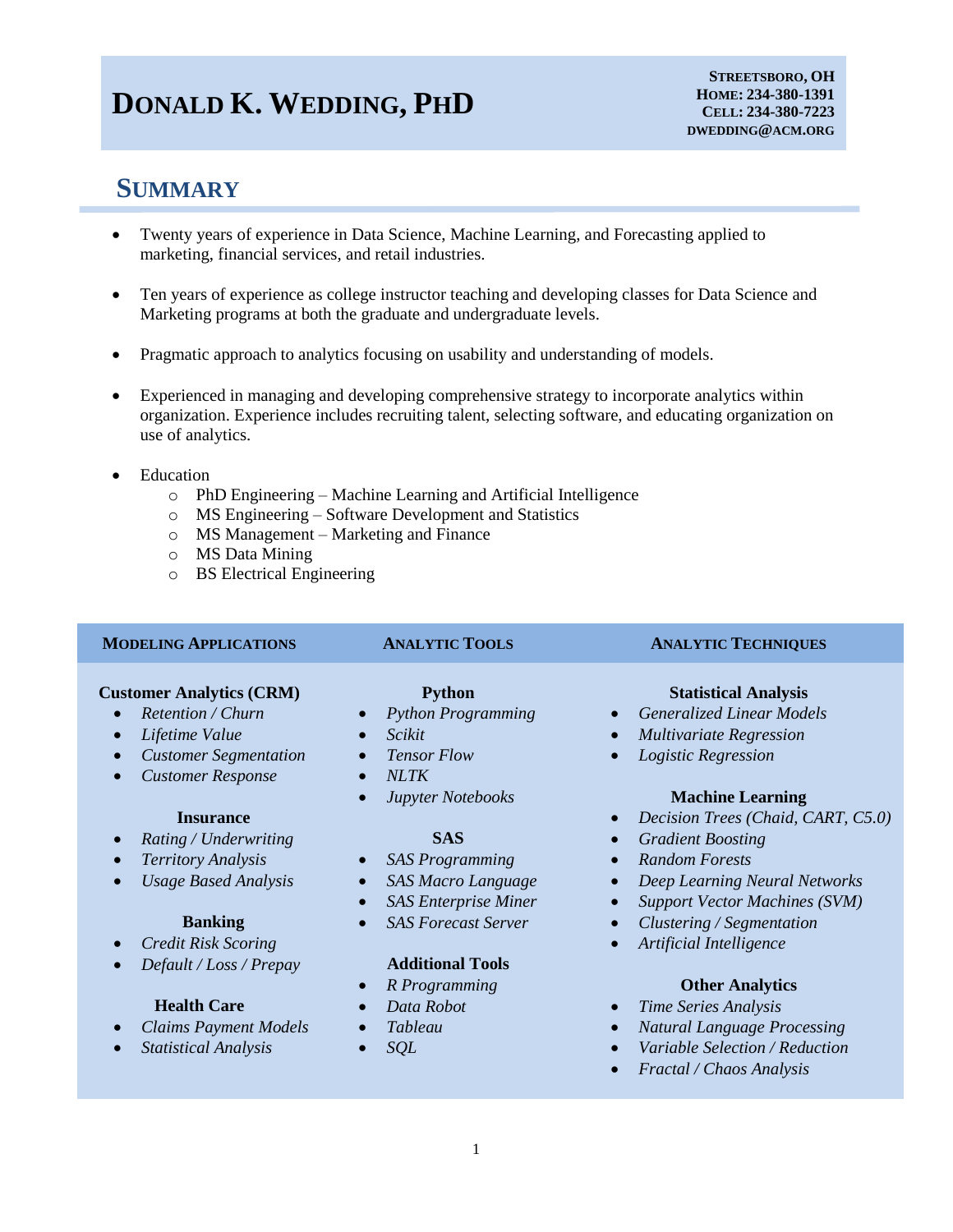## **EXPERIENCE**

## **2014-Present DATA SCIENCE CONSULTING DKW ANALYTICS Cleveland, Ohio**

Independent Data Science consultant available for projects, consulting, and subcontracting. Available for both 1099 and W2. Practice utilizes both Python and SAS coding for use cases related to:

- Credit and Insurance Risk
- Customer Retention / Lifetime Value Analysis
- Statistical Analysis of Medical Data
- Time Series Forecasting
- Natural Language Processing
- Clustering / Segmentation
- Ad Hoc Analysis
- Vetting Data Science Candidates
- Mentoring and Training Junior Level Data Scientists

## **2013-Present INSTRUCTOR OF DATA SCIENCE Master of Science of Data Science (MSDS) Program Northwestern University; Chicago, Illinois**

- Taught for numerous Data Science courses at Graduate/Undergrad Level
- Developed Data Science courses in statistics and machine learning
- Content advisor for various universities initiating Data Science programs
- Part Time Instructor American Public University (APUS)
- Part Time Instructor University of Akron

## **2016-2018 DIRECTOR OF DATA SCIENCE Sprint Corporation; Overland Park, Kansas**

- Developed Corporate Analytic Center of Excellence
- Recruited, hired, trained, and managed team of Data Scientists
- Presented results to corporate "C-Level" officers
	- Personally Developed or Managed the Development of Models for:
		- o Customer Segmentation
		- o Customer Churn and Lifetime Value Models
		- o Customer Upsell / Cross Sell Models
		- o Customer Behavioral Triggers
		- o Retail Store Placement
		- o Artificial Intelligence / Text Analytics for Customer Chats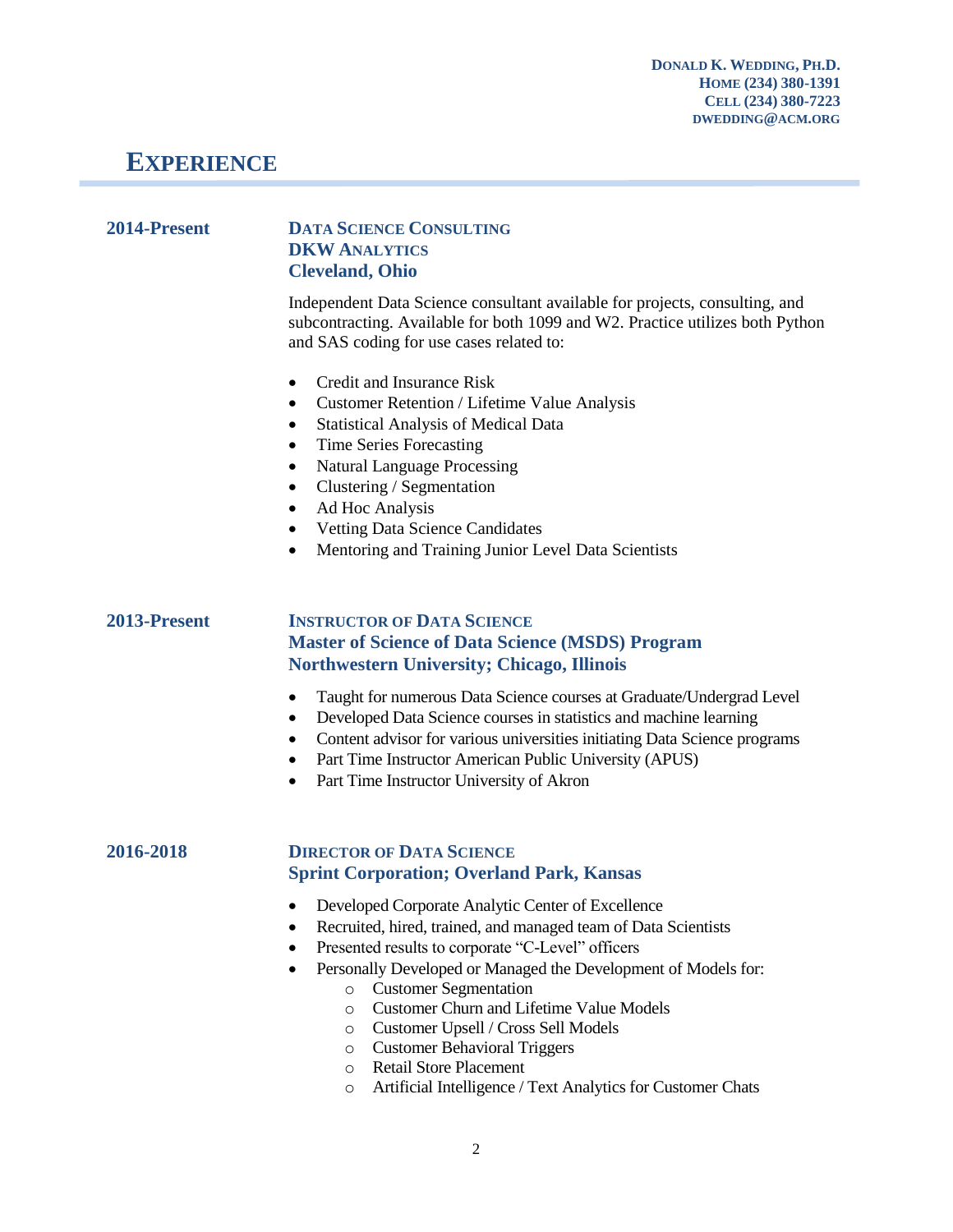## **2007-2016 DATA SCIENCE ENGINEER SAS Institute; Cary, North Carolina**

Developed predictive models for Banks, Insurance Companies, Retail, and Telecom. Models developed included:

- Credit Risk Models
- Insurance Risk Models
- Customer Segmentation
- Customer Churn and Lifetime Value Models
- Customer Behavioral Triggers
- Text Analytics on email data, customer chats, call center notes
- Retail Store Placement
- Fraud Models

## **2010-2011 MANAGEMENT SCIENTIST OF ANALYTICS Accenture Consulting; Chicago, Illinois**

- Managed Team of Data Scientists
- Development of Predictive Models for Banking and Insurance Clients: o Customer Acquisition and Segmentation models
- Time Series Analysis for Loan Defaults

## **2005-2007 PRODUCT MANAGER, ANALYTICS RESEARCH AND DEVELOPMENT Progressive Insurance; Mayfield, Ohio**

- Managed Team of Data Scientists
- Personally Developed or Managed the Development of Models for:
	- o Insurance Risk
	- o Customer Churn and Lifetime Value Models
	- o Territory Risk Models
	- o Text Analytics of Customer Email
	- o Telematics Data Analytics

## **1999-2005 VICE PRESIDENT OF ANALYTICS SENIOR MODELER / MANAGER Key Bank Corporation; Cleveland, Ohio**

- Recruited, hired, trained, and managed team of Data Scientists
- Presented results to corporate "C-Level" officers
	- Personally Developed or Managed the Development of Models for:
		- o Credit Risk
		- o Customer Segmentation
		- o Customer Churn and Lifetime Value Models
		- o Customer Behavioral Triggers
		- o Financial Manager Attrition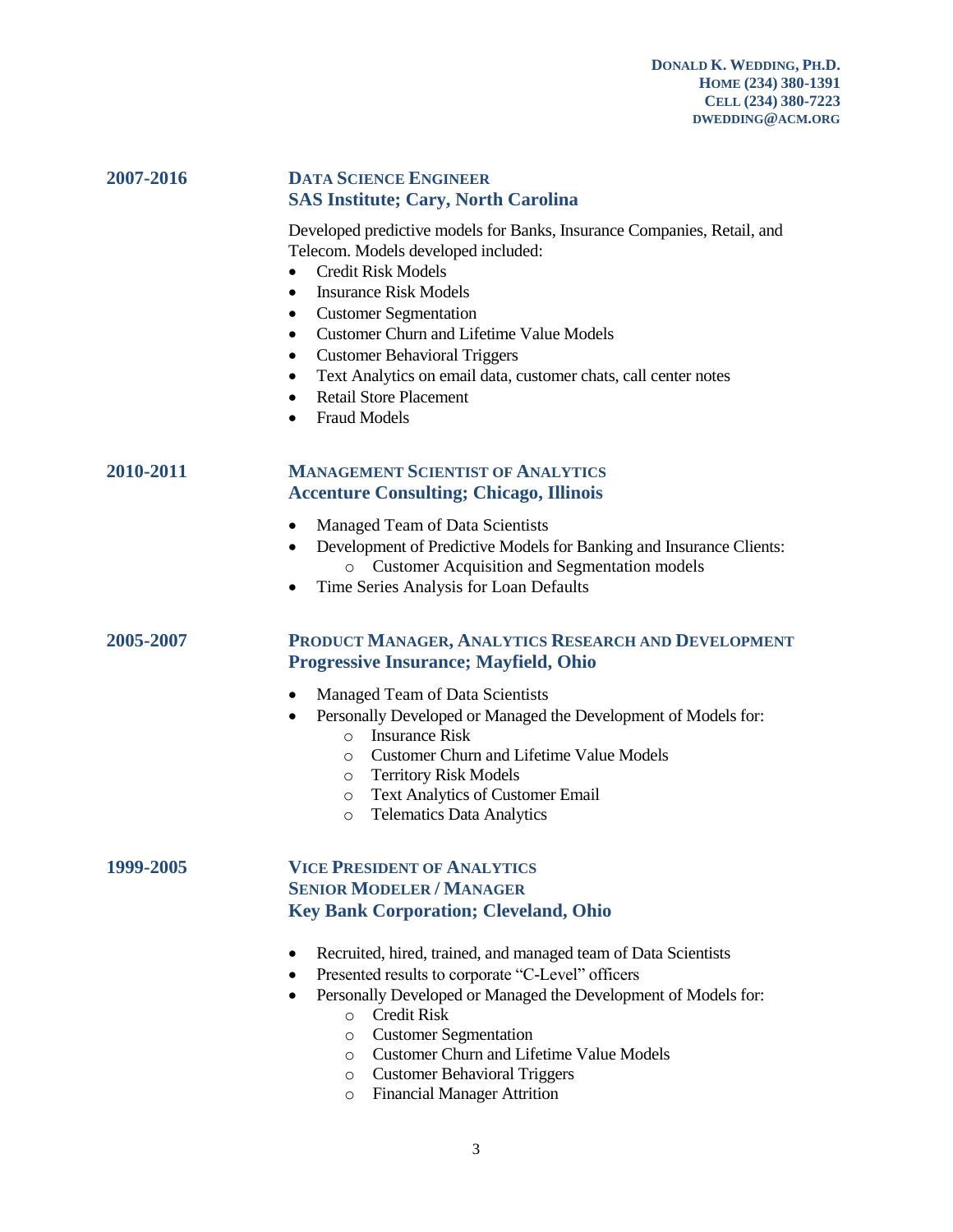## **1998-1999 ARTIFICIAL INTELLIGENCE SPECIALIST Pegasus Technologies; Mentor, Ohio**

- Electric Power Plant Simulation Models
- Customer Training Classes on Statistics and Neural Networks

**1988-1998 SOFTWARE ENGINEERING** Worked on numerous object oriented software engineering projects as both lead software engineer and team member. Languages include: Java, C++/C, and Ada.

- **Noteworthy Medical Systems; Cleveland, Ohio**
- **Photonics Systems; Toledo, Ohio**
- **Loral Defense Systems; Akron, Ohio**
- **Naval Aviation Depot; San Diego, California**

## **EDUCATION**

| <b>ENGINEERING</b><br><b>EDUCATION</b> | PH.D. ENGINEERING SCIENCE<br><b>University of Toledo</b>                                                                                                       |
|----------------------------------------|----------------------------------------------------------------------------------------------------------------------------------------------------------------|
|                                        | <b>M.S. Engineering Science</b> ; University of Toledo<br><b>B.S. Electrical Engineering: University of Toledo</b>                                             |
|                                        | Data Science / Machine Learning / Artificial Intelligence<br>$\bullet$<br><b>Statistical Analysis</b><br>$\bullet$<br><b>Computer Engineering</b><br>$\bullet$ |
| <b>DATA MINING</b><br><b>EDUCATION</b> | <b>M.S. DATA MINING</b><br><b>Central Connecticut State University</b>                                                                                         |
| <b>BUSINESS</b><br><b>EDUCATION</b>    | <b>M.S. MANAGEMENT</b><br><b>University of Akron</b>                                                                                                           |